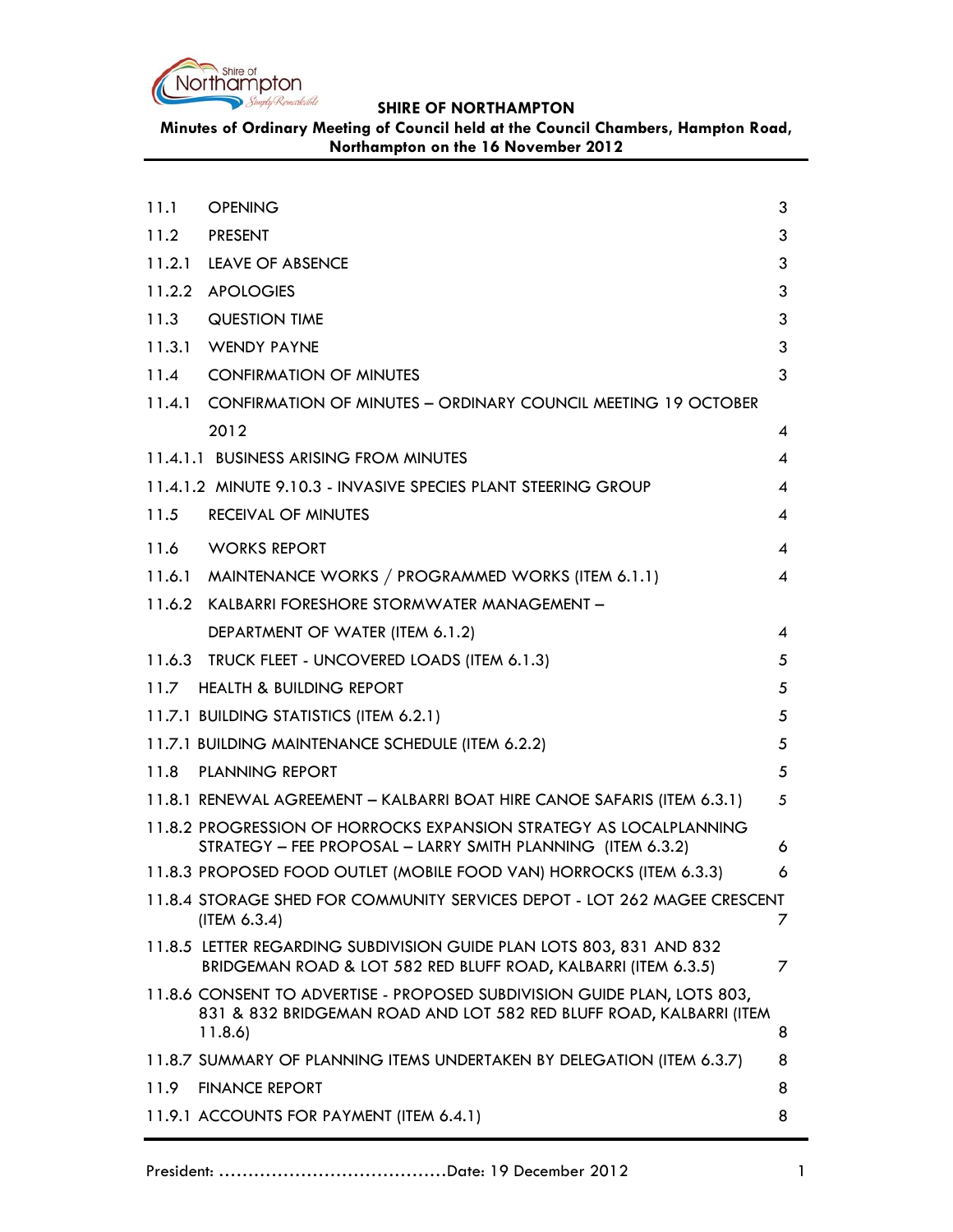

**Minutes of Ordinary Meeting of Council held at the Council Chambers, Hampton Road, Northampton on the 16 November 2012**

| 11.9.2 MONTHLY FINANCIAL STATEMENTS (ITEM 6.4.2)                                              | 8  |
|-----------------------------------------------------------------------------------------------|----|
| 11.10 ADMINISTRATION AND CORPORATE REPORT                                                     | 8  |
| 11.10.1 CHRISTMAS/NEW YEAR CLOSE DOWN PERIOD (ITEM 6.5.1)                                     | 8  |
| 11.10.2 LOT 213 SANFORD STREET, PORT GREGORY, PROPOSED CONVERSION TO<br>FREEHOLD (ITEM 6.5.2) | 9  |
| 11.10.3 2012/13 BUDGET ERRORS & CHANGES (ITEM 6.5.3)                                          | 9  |
| 11.10.4 METROPOLITAN REVIEW (ITEM 6.5.4)                                                      | 10 |
| 11.10.5 PROPOSED KALBARRI SUPERMARKET MALL UPGRADE (ITEM 6.5.5)                               | 11 |
| 11.10.6 KALBARRI FORESHORE PARKLAND REDEVELOPMENT PLAN (ITEM 6.5.6)                           | 11 |
| 11.11 PRESIDENTS REPORT                                                                       | 12 |
| 11.12 COUNCILLORS REPORTS                                                                     | 12 |
| 11.13 INFORMATION BULLETIN                                                                    | 13 |
| 11.14 NEW ITEMS OF BUSINESS                                                                   | 13 |
| 11.14.1 CR BOOTH - REMOVAL OF BOAT JINKERS & BUS WITH YATCH                                   | 13 |
| 11.14.2 CR STOCK-STANDEN - PARKING ON GREY STREET KALBARRI NEAR IGA                           | 13 |
| 11.14.3 CR WILSON - VOTE OF THANKS FOR CR PENN                                                | 14 |
| 11.15 NEXT MEETING OF COUNCIL                                                                 | 14 |
| 11.16 CLOSURE                                                                                 | 14 |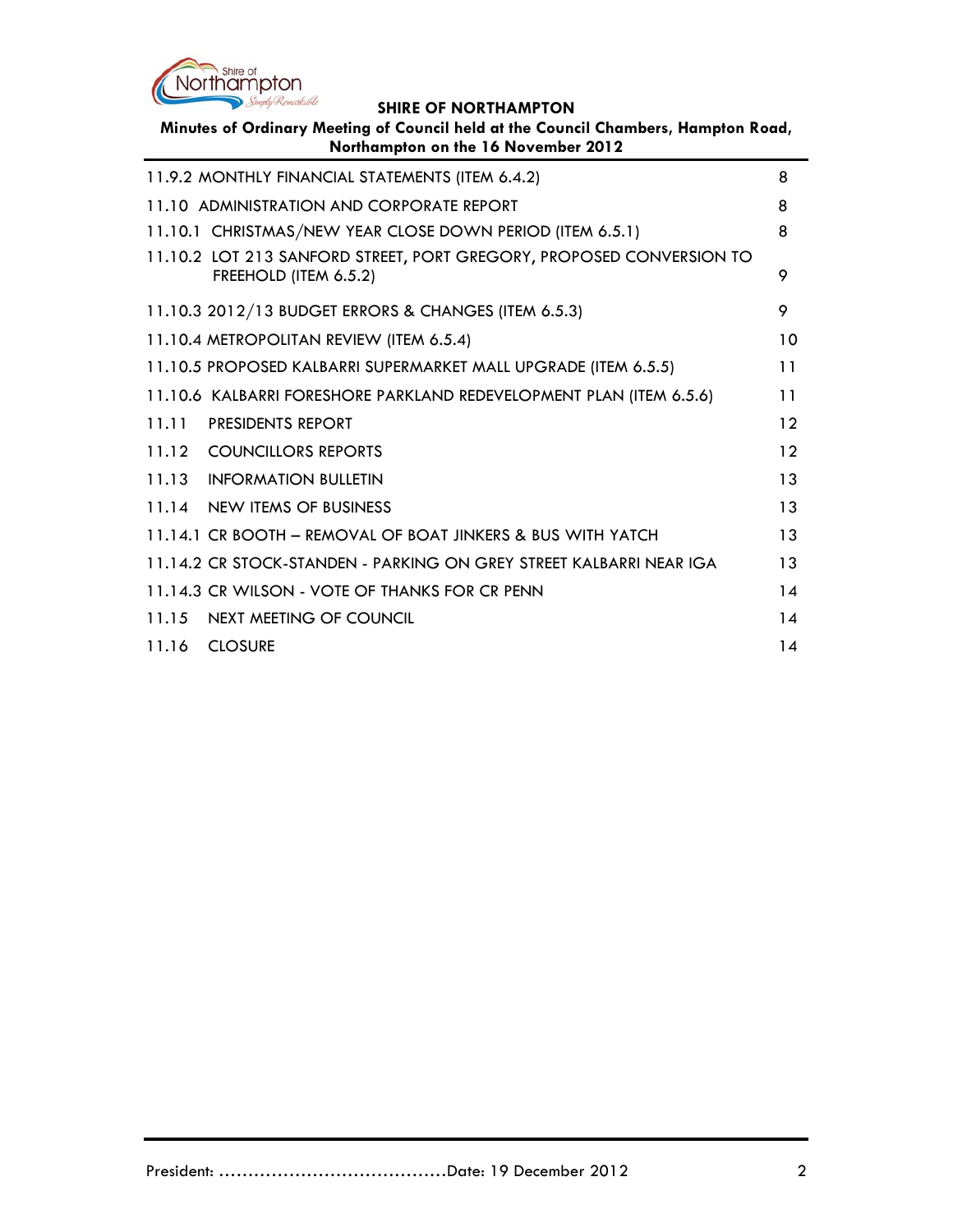

**Minutes of Ordinary Meeting of Council held at the Council Chambers, Hampton Road, Northampton on the 16 November 2012**

### **11.1 OPENING**

The President thanked all members present for their attendance, welcomed all Councillors and declared the meeting open at 1.00pm.

### **11.2 PRESENT**

| Cr G Wilson        | President                                     | Northampton Ward |
|--------------------|-----------------------------------------------|------------------|
| Cr B Cripps        |                                               | Northampton Ward |
| Cr T Carson        |                                               | Northampton Ward |
| Cr C Simkin        |                                               | Northampton Ward |
| Cr S Stock-Standen |                                               | Northampton Ward |
| Cr P Gliddon       |                                               | Kalbarri Ward    |
| Cr S Penn          |                                               | Kalbarri Ward    |
| Cr J Booth         |                                               | Kalbarri Ward    |
| Mr Garry Keeffe    | Chief Executive Officer                       |                  |
| Mr Neil Broadhurst | <b>Manager Works &amp; Technical Services</b> |                  |

### **11.2.1 LEAVE OF ABSENCE**

Nil

### **11.2.2 APOLOGIES**

Nil

### **11.3 QUESTION TIME**

### 11.3.1 WENDY PAYNE

On behalf of herself, Mick Payne and Elli Trotti asked the following questions:

1. On what grounds made Council reject the previous subdivision guide plan on the four lots in Bridgeman Road.

CEO advised that the first plan was not considered satisafactory for a number of reasons and from a staff perspective it would not have received WA Planning Commission approval, however as the Principal Planner is not present at the meeting a written response on the reasons will be provided.

2. Why is there an apparent haste to have current subdivision guide plan advertised for comment when the plans are flawed.

CEO advised that there a statutory requirement under the Town Planning and Development Act for Council to undertake advertising within a certain period once such subdivision guide plans have been received.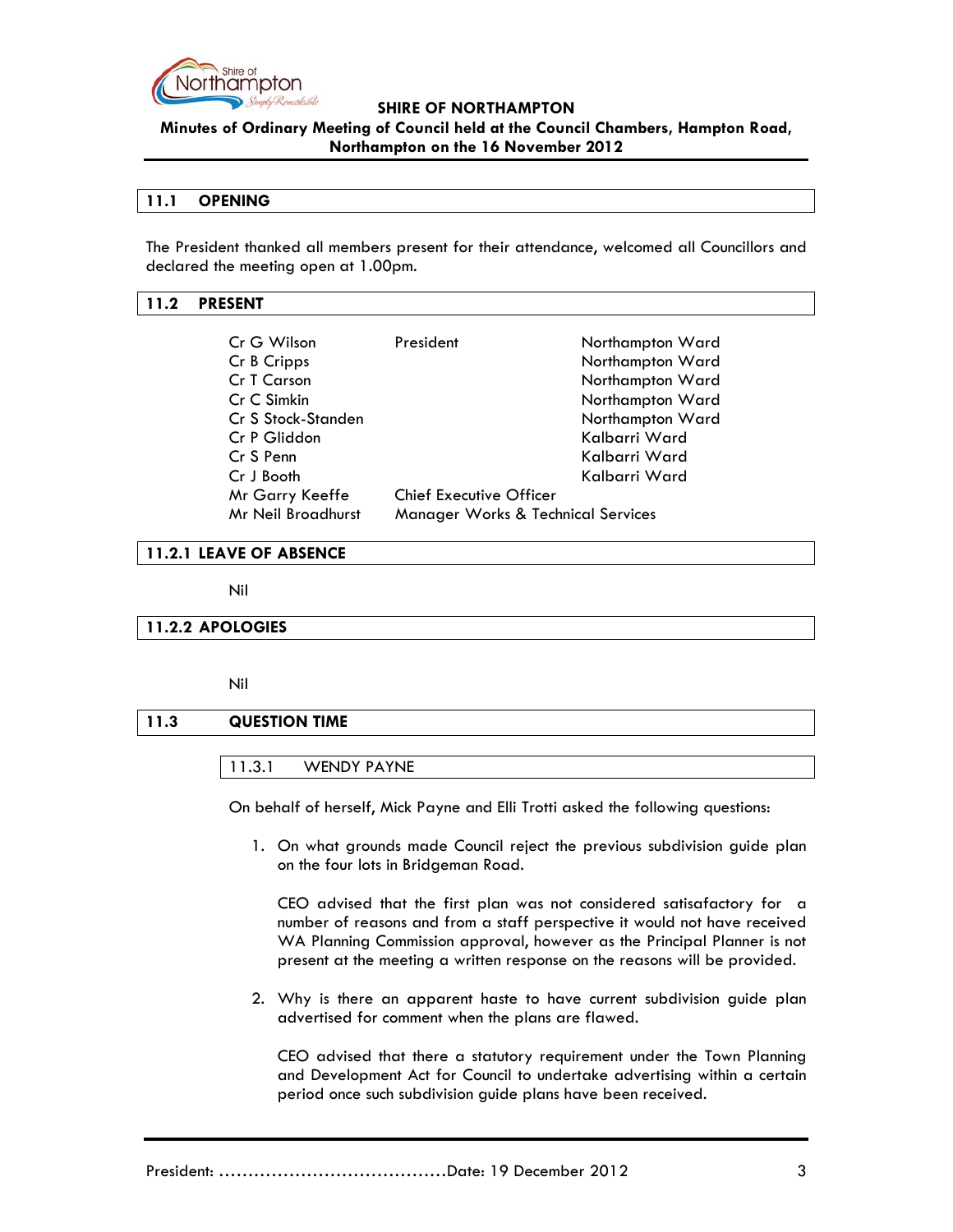

### **Minutes of Ordinary Meeting of Council held at the Council Chambers, Hampton Road, Northampton on the 16 November 2012**

Further if the proposal to advertise the two options being considered at this meeting were deferred it would further delay the progression of the process as Council has no meeting in January and as the proposal has been ongoing now for some two years it is considered in fairness to the applicant and others involved to progress the proposed subdivision guide plan to a point where advertising can be done seeking submissions.

All submissions will then be considered which may or may not alter the two options however one of the two options needs to be adopted by Council for forwarding to the WA Planning Commission.

### **11.4 CONFIRMATION OF MINUTES**

11.4.1 CONFIRMATION OF MINUTES - ORDINARY COUNCIL MEETING 19th OCTOBER 2012

Moved Cr CRIPPS, seconded Cr PENN

That the minutes of the Ordinary Meeting of Council held on the 19<sup>th</sup> October 2012 be confirmed as a true and correct record subject to the heading being altered to read meeting held at the Allen Centre, Kalbarri.

CARRIED 8/0

11.4.1.1 BUSINESS ARISING FROM MINUTES

Nil

### **11.5 RECEIVAL OF MINUTES**

Nil

### **11.6 WORKS REPORT**

11.6.1 MAINTENANCE WORKS/PROGRAMMED WORKS (ITEM 6.1.1)

**Noted** 

| 11.6.2 | KALBARRI FORESHORE STORMWATER MANAGEMENT - |
|--------|--------------------------------------------|
|        | DEPARTMENT OF WATER REPORT (ITEM 6.1.2)    |

**Noted**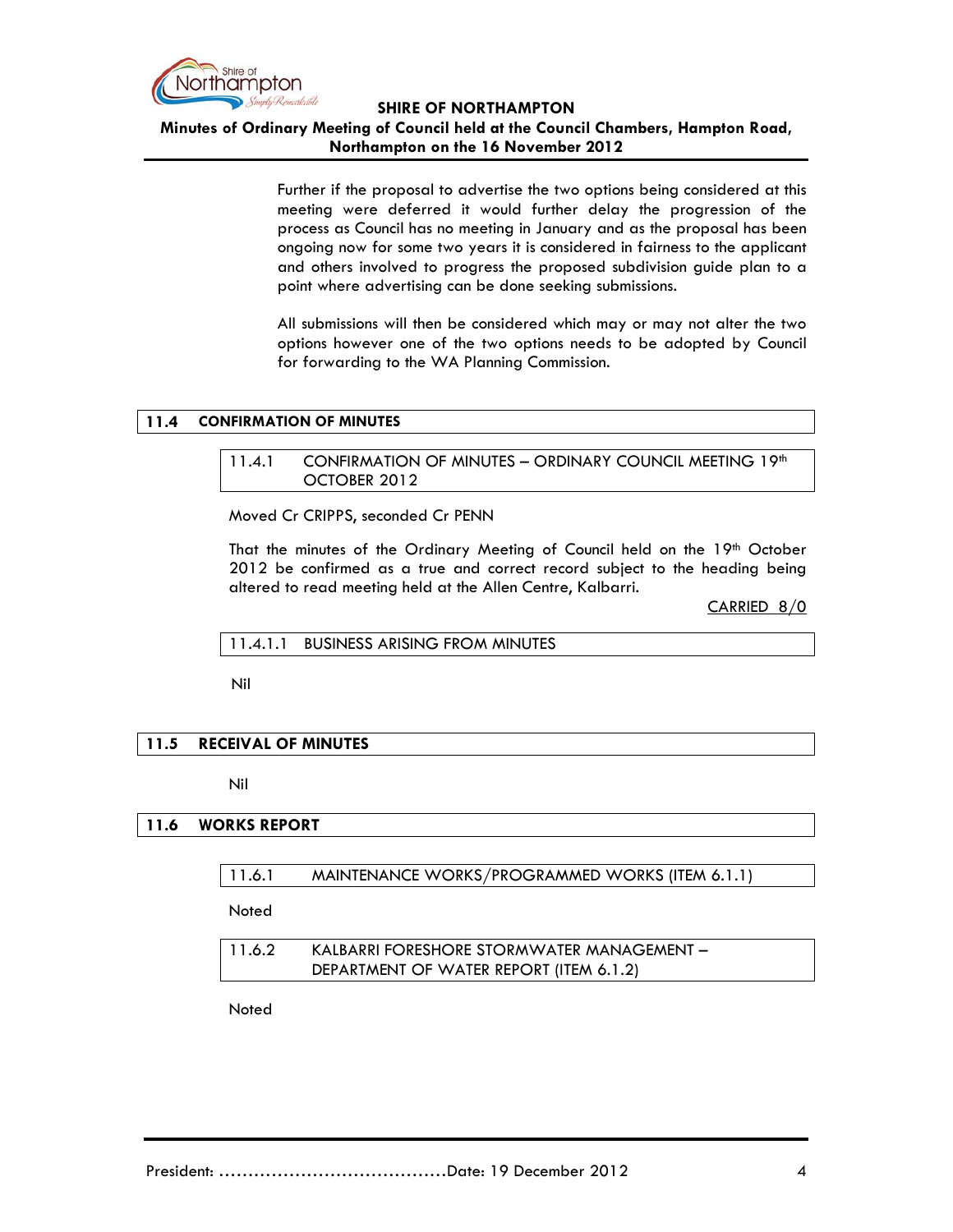

# **Minutes of Ordinary Meeting of Council held at the Council Chambers, Hampton Road, Northampton on the 16 November 2012**

11.6.3 SHIRE OF NORTHAMPTON – TRUCK FLEET UNCOVERED LOADS – INTERCEPT REPORT (ITEM 6.1.3)

Moved Cr STOCK-STANDEN, seconded Cr SIMKIN

That Council approves the purchase 1 x retractable tarp (load restraint device) at cost of \$1200.00 plus GST plus freight and this be declared authorised expenditure with funds be used from Council's Schedule 14 – 7332 Parts and Repairs – 02 Materials and Contracts – General repairs allocation within the 2012/2013 budget.

#### CARRIED BY AN ABSOLUTE MAJORITY 8/0

Mr Broadhurst left the meeting at 1.13pm

### **11.7 HEALTH/BUILDING REPORT**

10.7.1 BUILDING STATISTICS (ITEM 6.2.1)

**Noted** 

### **11.8 TOWN PLANNING REPORT**

11.8.1 RENEWAL AGREEMENT – KALBARRI BOAT HIRE CANOE SAFARIS (ITEM 6.3.1)

Moved Cr STOCK-STANDEN, seconded Cr PENN

That Council:

- 1. Grant Planning Approval for an experiential use (canoe safaris) over Reserves 12996, 25307 & 26591and Lot 3034, Murchison River Foreshore, Kalbarri subject to the following conditions:
	- a) This Planning Approval is an approval for the proposed use for the purposes of the Shire of Northampton's *Town Planning Scheme No. 9 – Kalbarri* and the *Planning and Development Act* (2005) only and does not constitute an approval of the proposed use by the Shire in its capacity as management body of the reserve within which the use is proposed to be located;
	- b) This Planning Approval is subject to:

 (i) In-principle approval of the Shire in its capacity as management body of the reserve within which the proposed use is to be located;

(ii) Approval of the Minister of Lands in accordance with the provisions of the *Land Administration Act* (1997); and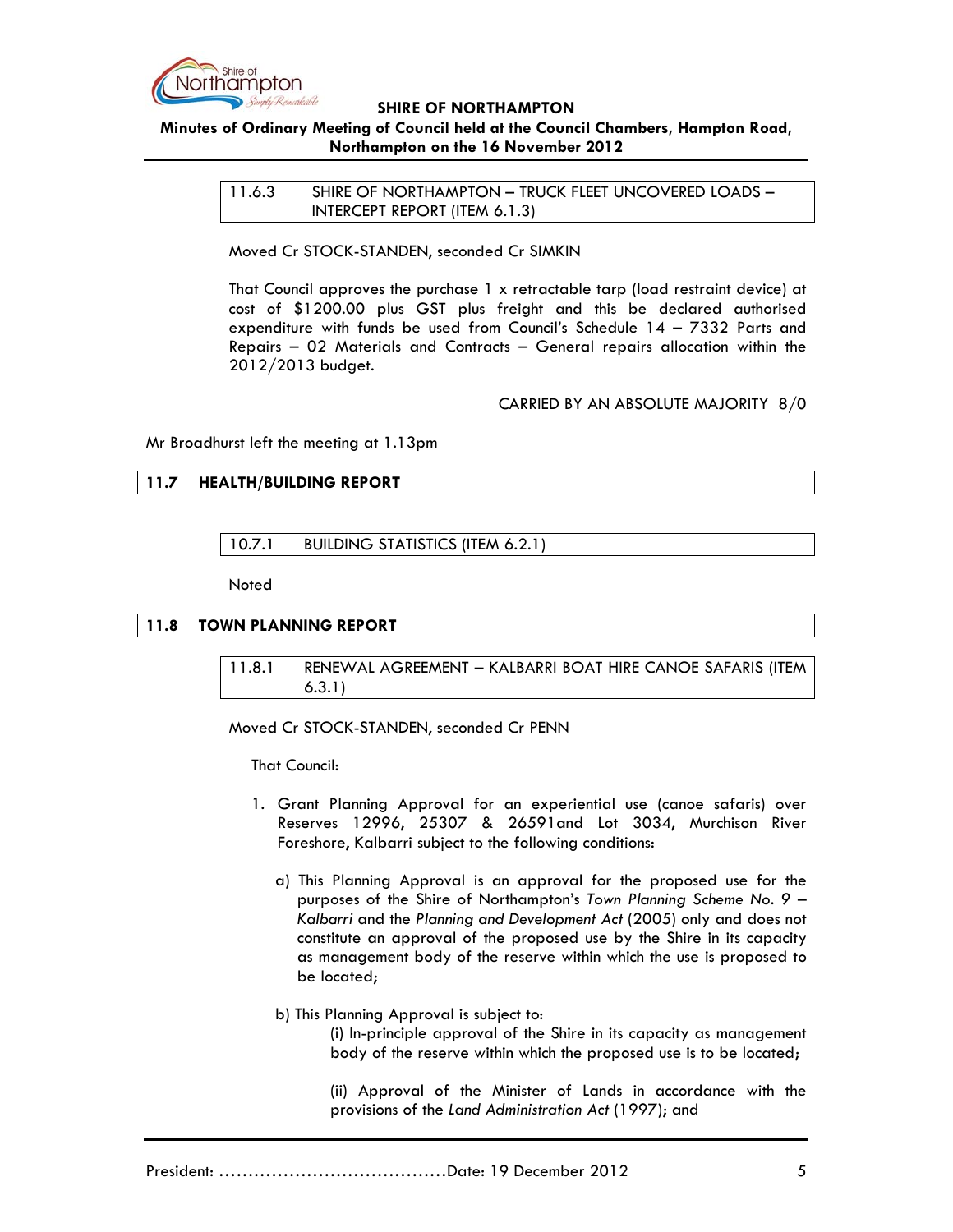

**Minutes of Ordinary Meeting of Council held at the Council Chambers, Hampton Road, Northampton on the 16 November 2012**

> (iii) A licence agreement being entered into by the applicant and the Shire in accordance with Council's Policy 9.2 – *Requirements for Licence Agreements to Use Crown Reserves for Commercial, Recreational and Tourism Activities;*

- c) This Planning Approval shall remain valid whilst the licence agreement referred to in Condition (b)(3) remains current and valid, and on the expiration or in the termination of such licence agreement, this Planning Approval shall cease to be valid.
- 2. Authorise delegation to the Chief Executive Officer and Principal Planner for preparation and execution of the agreement with any disputes to be referred back to Council for final determination.

### ADVICE NOTE:

1. The Applicant is advised that it is not the responsibility of the local government to ensure that all correct approvals are in place and that all conditions contained within said approvals are upheld during the operations of the business.

CARRIED 8/0

# 11.8.2 PROGRESSION OF HORROCKS EXPANSION STRATEGY AS LOCAL PLANNING STRATEGY – FEE PROPOSAL - LARRY SMITH PLANNING (ITEM 6.3.2)

Moved Cr CARSON, seconded Cr STOCK-STANDEN

That Council engages Larry Smith Planning to progress the Horrocks Expansion Strategy as a Local Planning Strategy at a cost of \$13,850 plus GST.

### CARRIED 8/0

11.8.3 PROPOSED FAST FOOD OUTLET (MOBILE FOOD VAN) – HORROCKS BEACH CARAVAN PARK, RESERVE 29152 GLANCE STREET, HORROCKS (ITEM 6.3.3)

Moved Cr CARSON, seconded Cr SIMKIN

That Council refuse to grant planning approval for a "Fast Food Outlet – Mobile Food Van" at the Horrocks Beach Caravan Park, Reserve 29152 (No. 1) Glance Street, Horrocks for the following reasons: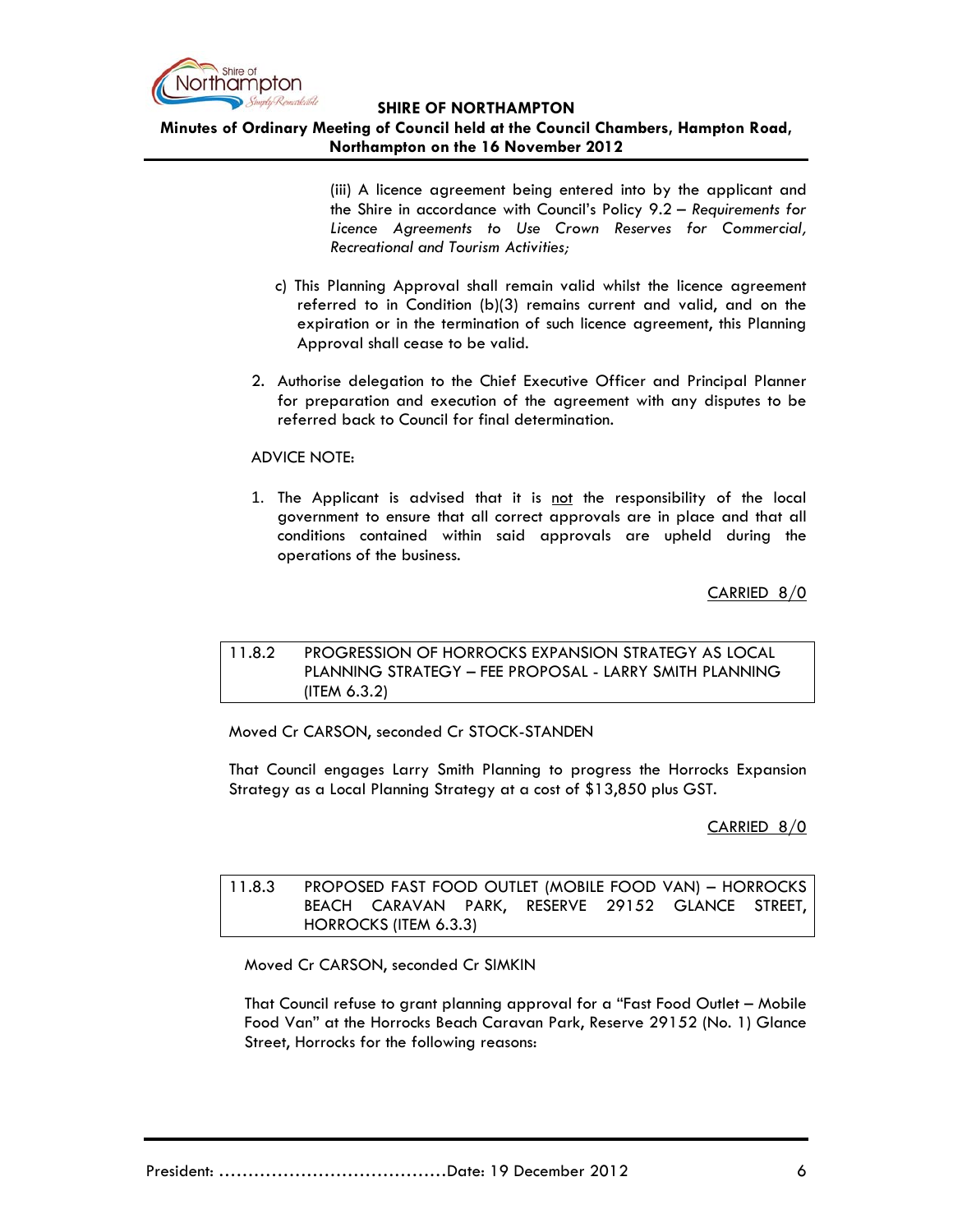

**Minutes of Ordinary Meeting of Council held at the Council Chambers, Hampton Road, Northampton on the 16 November 2012**

- 1. The proposed use is considered to fit within the parameters of a "Fast Food Outlet" which is NOT PERMITTED within the "Caravan, Camping and Cabin" Zone;
- 2. The proposed use is not considered to fit within the objectives of the "Caravan, Camping and Cabin" Zone in that it is not an integral part of the development;
- 3. There is insufficient information accompanying the Application for Planning Approval concerning the following matters:
	- a) Car parking for customers;
	- b) Loading / Unloading area;
	- c) No pictures of mobile food van to assess potential amenity impact;
	- d) No information regarding food storage facilities;
	- e) No information regarding food preparation area;
	- f) No information regarding location of ablution facilities; and
	- g) Under the Health Local Laws, such a van, would need to be registered as an "Itinerant Vendor" for specific events and cannot be sited in one location for months at a time. Granting planning approval would result in contravening another element of legislation, which planning approval is not able to do.

### Advice Note

*If an applicant is aggrieved by this determination there is a right (pursuant to the Planning and Development Act 2005) to have the decision reviewed by the State Administrative Tribunal. Such application must be made within 28 days from the date of this notice.*

### CARRIED 8/0

11.8.4 STORAGE SHED FOR COMMUNITY SERVICES DEPOT – LOT 262 (RESERVE NO. 11) MAGEE CRESCENT, KALBARRI (ITEM 6.3.4)

Moved Cr CRIPPS, seconded Cr GLIDDON

That Council waive the Planning Application Fee of \$139.00 and the Building Application Fee payable for the construction of storage shed for Kalbarri State Emergency Services on Lot 262 (No. 11) Magee Crescent, Kalbarri in recognition of the valuable service the SES provides to Kalbarri.

### CARRIED BY AN ABSOLUTE MAJORITY 8/0

11.8.5 INFORMATION ITEM – LETTER REGARDING SUBDIVISION GUIDE PLAN, LOTS 830, 831, 832 BRIDGEMAN ROAD & LOT 582 RED BLUFF ROAD, KALBARRI (ITEM 6.3.5)

**Noted**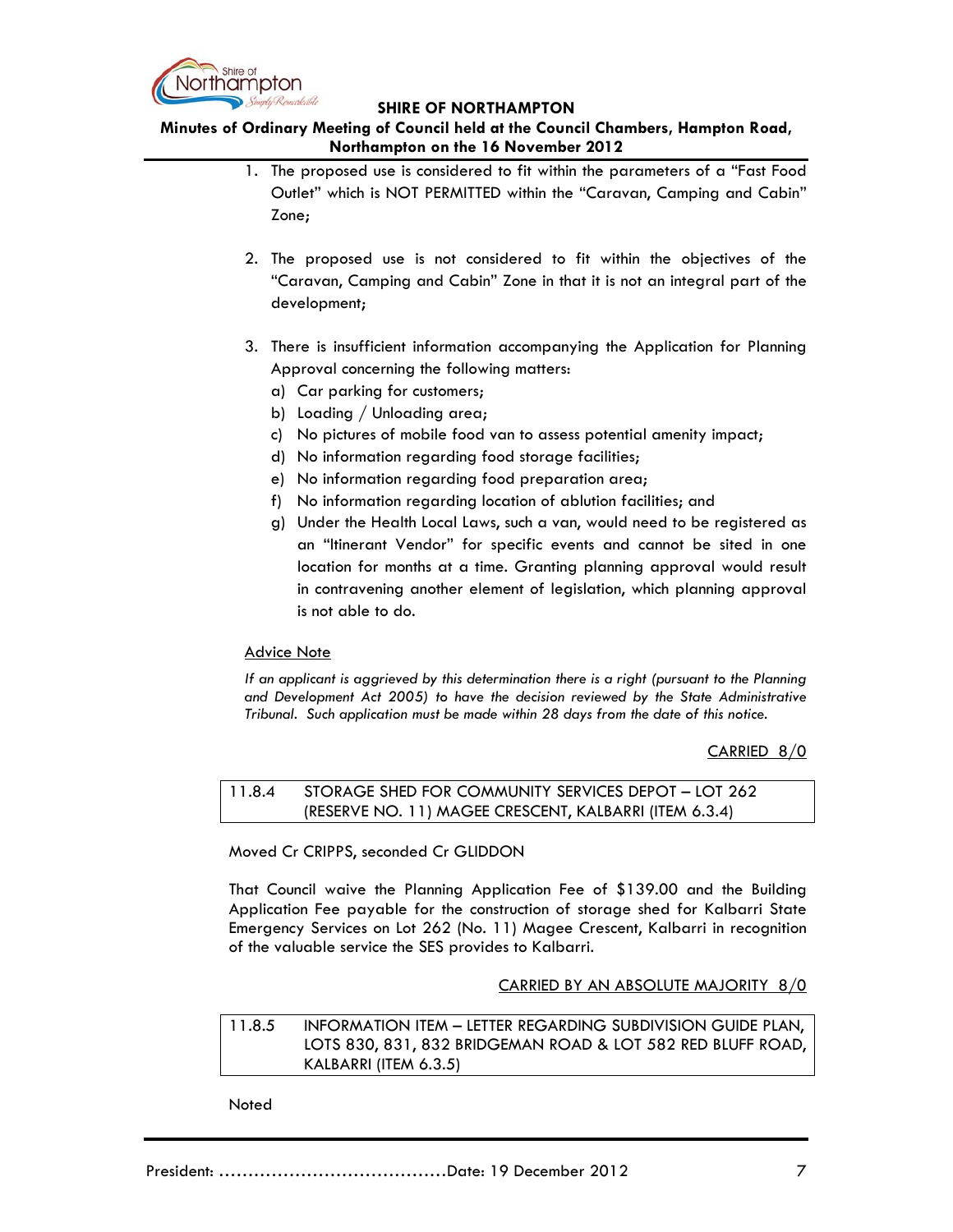

# **Minutes of Ordinary Meeting of Council held at the Council Chambers, Hampton Road, Northampton on the 16 November 2012**

11.8.6 CONSENT TO ADVERTISE - PROPOSED SUBDIVISION GUIDE PLAN – LOTS 582 RED BLUFF ROAD & LOTS 830, 831 & 832 BRIDGEMAN ROAD, KALBARRI (ITEM 6.3.6)

Moved Cr PENN, seconded Cr CRIPPS

That Council adopt Option 1 and 2 of the Subdivision Guide Plan attached to Item 6.3.6 of the November 2012 Town Planning Report for Lot 582 Red Bluff Road & Lots 830, 831 & 832 Bridgeman Road, Kalbarri for the purposes of undertaking advertising only**.**

### CARRIED 8/0

11.8.7 SUMMARY OF PLANNING ITEMS UNDERTAKEN BY DELEGATION (ITEM 6.3.7)

**Noted** 

### **11.9 FINANCE REPORT**

### 11.9.1 ACCOUNTS FOR PAYMENT (ITEM 6.4.1)

Moved Cr STOCK-STANDEN, seconded Cr BOOTH

That Municipal Fund Cheques 19485 to 19515 inclusive, totalling \$48,824.79, Municipal EFT payments numbered EFT10520 to EFT10614 inclusive totalling \$739,302.71, Direct Debit payments GJ04-07 to GJ04-12 totalling \$11,499.94, Trust Fund Cheque 1877-1811 inclusive, totalling \$1,380, be passed for payment and the items therein be declared authorised expenditure.

### CARRIED BY AN ABSOLUTE MAJORITY 8/0

### 11.9.2 MONTHLY FINANCIAL STATEMENTS (ITEM 6.4.2)

Moved Cr BOOTH, seconded Cr STOCK-STANDEN

That Council adopts the Monthly Financial Report for the period ending 31 October 2012 and notes any material variances greater than \$5,000.

CARRIED 8/0

### **11.10 ADMINISTRATION & CORPORATE REPORT**

### 11.10.1 CHRISTMAS/NEW YEAR CLOSE OWN PERIOD (ITEM 6.5.1)

Noted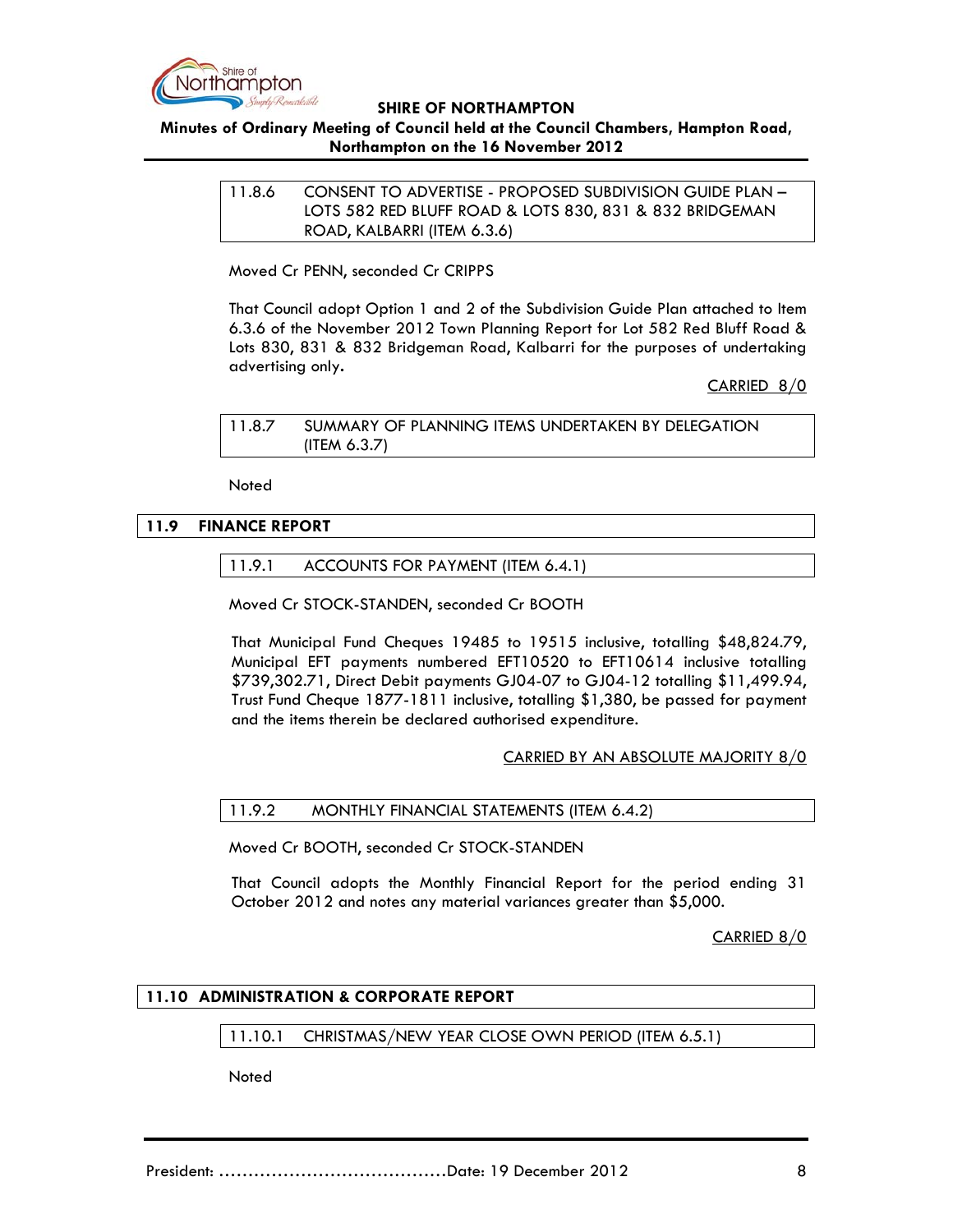

# **Minutes of Ordinary Meeting of Council held at the Council Chambers, Hampton Road, Northampton on the 16 November 2012**

11.10.2 LOT 213 SANFORD STREET, PORT GREGORY, PROPOSED CONVERSION TO FREEHOLD (ITEM 6.5.2)

Moved Cr CARSON, seconded Cr SIMKIN

That Council advises the Department of Regional Development and Lands that it supports the freehold of Lot 213 Sanford Street for purchase by the Port Gregory Caravan Park.

CARRIED 8/0

Neil Broadhurst, Manager for Works & Technical Services entered the meeting at 2.10pm

### 11.10.3 2012/13 BUDGET ERRORS & CHANGES (ITEM 6.5.3)

Moved Cr BOOTH, seconded Cr CRIPPS

That Council:

- 1. Transfer from Road Reserve Fund \$46,950 to assist with 2012/13 road works projects.
- 2. Transfer \$37,467 from POS Trust Fund for use to maintain Eco Flora and Capital Hill parks and gardens.
- 3. Write off outstanding debt of \$16,031.42, Department of Health and Aging, for Kalbarri Doctors Surgery building grant as amount has been raised in error due to a change in the grant that could be claimed for the project.
- 4. Write off outstanding debt of \$20,645.00, Lotterywest, for Mary Street railway precinct conservation grant as amount has been paid however directed into general ledger and not recognised in the debtor control account has being paid.
- 5. Amend/delete the following projects within the 2012/13 Budget:

| Kalbarri Coastal Strategy | review of strategy however as the<br><b>Foreshore Parkland Redevelopment</b><br>Plan has not yet progressed best<br>the review be deferred | \$20,000                         |
|---------------------------|--------------------------------------------------------------------------------------------------------------------------------------------|----------------------------------|
| <b>Bridgeman Road Sub</b> | Costs now the land owners                                                                                                                  | \$4,000                          |
| Road Projects             | Kalbarri Hotel Car Park reseal<br>Kalbarri Boat Hire reseal<br><b>Hackney Street reseal</b>                                                | \$11,650<br>\$17,600<br>\$11,150 |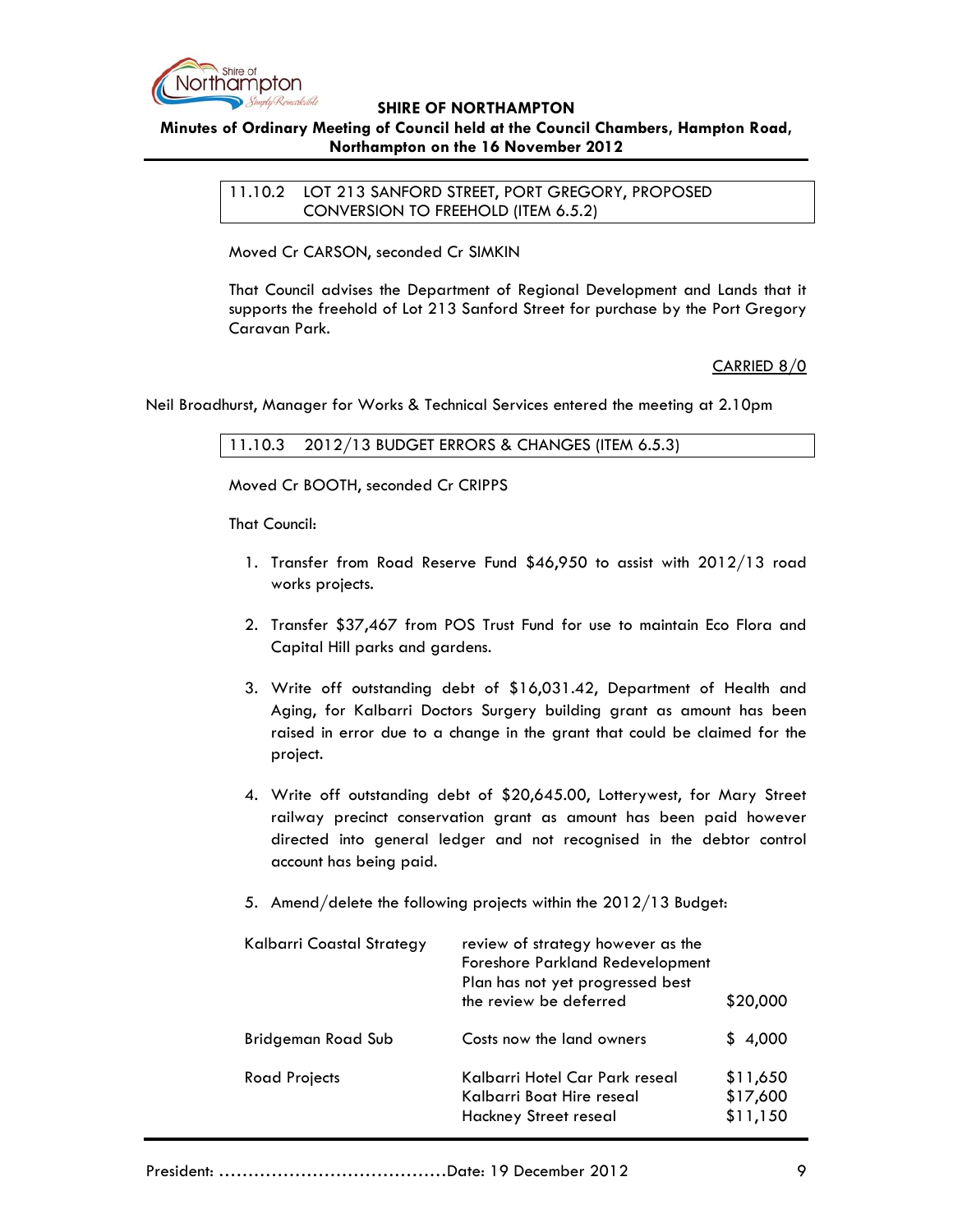

**Minutes of Ordinary Meeting of Council held at the Council Chambers, Hampton Road, Northampton on the 16 November 2012**

|                                                 | <b>Forrest Street reseal</b>        | \$7,900     |
|-------------------------------------------------|-------------------------------------|-------------|
|                                                 | <b>Walker Street reseal</b>         | \$<br>6,750 |
|                                                 |                                     |             |
|                                                 | Ogilvie West Rd bend realignment    | \$13,950    |
| <b>Building maintenance works to be deleted</b> |                                     |             |
| Northampton office                              | repaint exterior timbers            | \$<br>4,000 |
| Northampton Child Care                          | repair/repaint verandah             | \$<br>1,500 |
|                                                 | extend kitchen bench                | \$<br>600   |
| Northampton Doctors Surgery                     | repaint external timbers            | \$<br>2,500 |
|                                                 | remove $a/c$ units and brick        | \$<br>2,100 |
| Lot 605 Salamit                                 | repaint external timbers            | \$<br>1,250 |
| Lot 6 Robinson Street                           | repaint external timbers            | \$<br>3,000 |
| Lot 11 Hampton Road                             | repaint external fascias            | \$<br>2,500 |
| Lot 74 Seventh Avenue                           | re oil timber walls                 | \$<br>2,500 |
| <b>Sally's Tree Toilets</b>                     | Oil benches                         | \$<br>500   |
|                                                 | replace back flow elect valve       |             |
|                                                 | (only if doesn't need changing)     | \$<br>5,000 |
|                                                 | Install drain & pump extern shower  | \$<br>750   |
| <b>Red Bluff Toilets</b>                        | post & rail fence                   |             |
|                                                 | (be done from gen mntce alloc)      | \$<br>500   |
| Horrocks Jetty Toilets                          | defer works for corrosion treatment | \$<br>4,000 |
| <b>RSL Hall</b>                                 | repaint timber window frames        | \$<br>2,500 |
|                                                 | Re-grout splash back                | \$<br>350   |
|                                                 | Repair ceiling (gen mntce)          | \$<br>350   |
| <b>Allen Centre</b>                             | repaint external timbers            | \$<br>1,500 |
| Horrocks Community Kitchens                     | defer corrosion treatment           | \$<br>3,500 |
| Kalbarri Rec Building                           | repaint window sills                | \$<br>1,250 |
| <b>Building Surveyor</b>                        | docking station for lap top         | \$<br>500   |
|                                                 |                                     |             |

6. Amend the project to be funded from Roads to Recovery Grant by deferring the Forrest Street works until 2013/14 and use the 2012/13 provision to complete the Bateman Street works.

CARRIED BY AN ABSOLUTE MAJORITY 8/0

Neil Broadhurst, Manager for Works & Technical Services left the meeting at 2.10pm

### 11.10.4 METROPOLITAN REVIEW (ITEM 6.5.4)

Moved Cr SIMKIN, seconded Cr GLIDDON

1. Through the Northern Zone request WALGA that a vote from every elected member be conducted to get a firm decision on the recommendations contained in the Metropolitan Local Government Review Report that could or will affect local governments within Western Australia.

President: …………………………………Date: 19 December 2012 10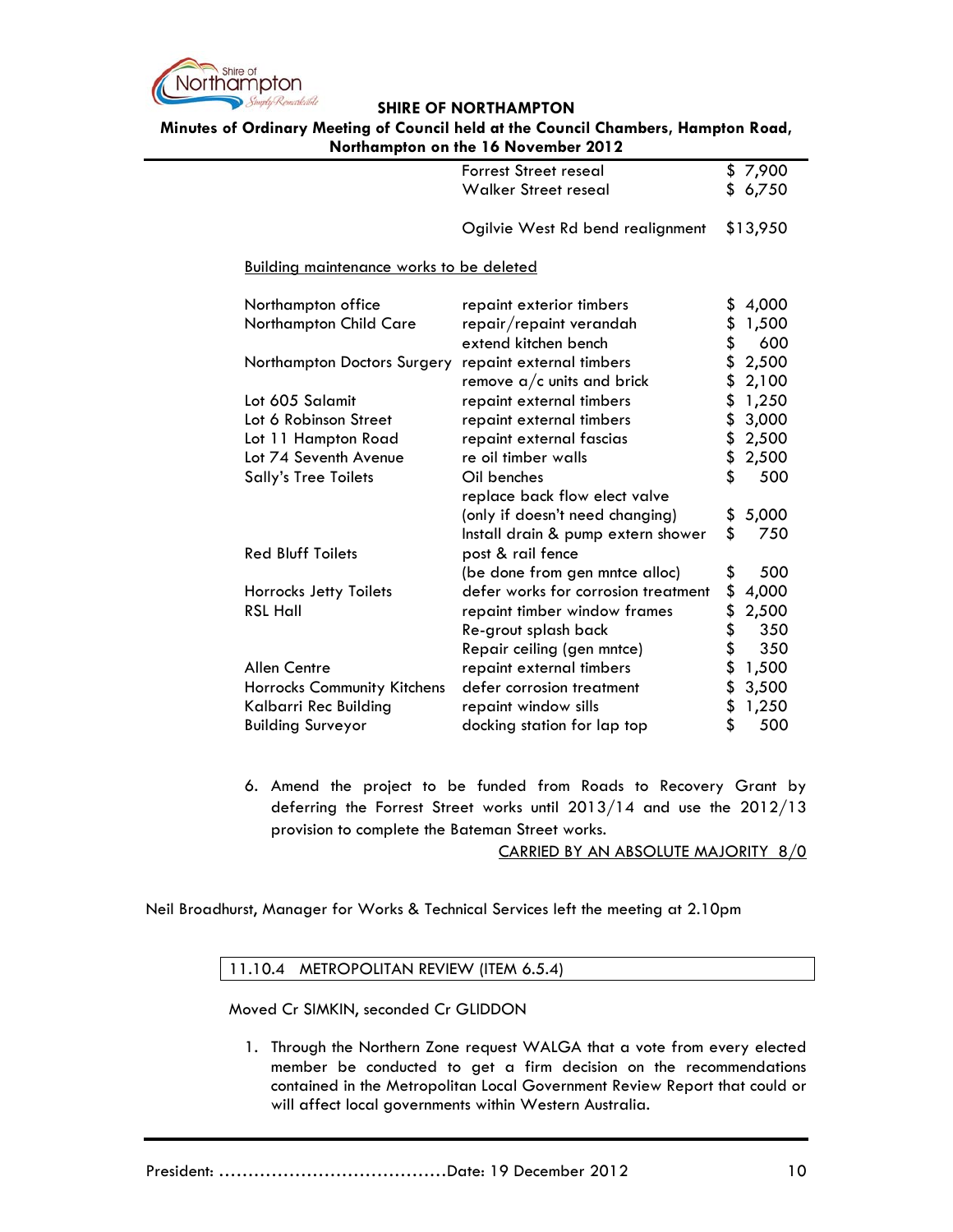

**Minutes of Ordinary Meeting of Council held at the Council Chambers, Hampton Road, Northampton on the 16 November 2012**

- 2. That Council correspond direct to WALGA on the opinions as provided in the report and also seek a vote from every elected member on the recommendations that could have an effect on local government's state wide.
- 3. Council support the comments contained within the CEO's report and the President vote accordingly at the Zone meeting as per those comments unless the vote requires changing due to unforseen information raised during the debate.

CARRIED 8/0

### 11.10.5 PROPOSED KALBARRI SUPERMARKET MALL UPGRADE (ITEM 6.5.5)

Moved Cr BOOTH, seconded Cr CARSON

That Council

- 1. Support the erection of two "Exmouth Mall" shelters and associated table and bench seat settings on part of Reserve 38533 being immediately east of the boundary wall of the Kalbarri Supermarket.
- 2. Undertake community consultation on the proposed shelter and bench table/seating installation by contacting all land owners/lessees within the immediate vicinity of the proposal and also by placing an advert within the local Kalbarri Town Talk seeking comment.
- 3. Council provide letters of support to the Kalbarri Development Association to allow them to seek grant funding for the project

CARRIED 8/0

### 11.10.6 KALBARRI FORESHORE PARKLAND REDEVELOPMENT PLAN (ITEM 6.5.6)

Moved Cr CARSON seconded Cr PENN

 That Council not engage the services of Ecoscape Designs at this stage as it is considered that the Kalbarri Foreshore Parkland Re-development Community Committee is not at a stage to have Ecoscape Designs facilitate a meeting for them on the draft plan as the Committee has yet considered all submissions received on the plan, and this be reviewed in March 2013.

CARRIED 8/0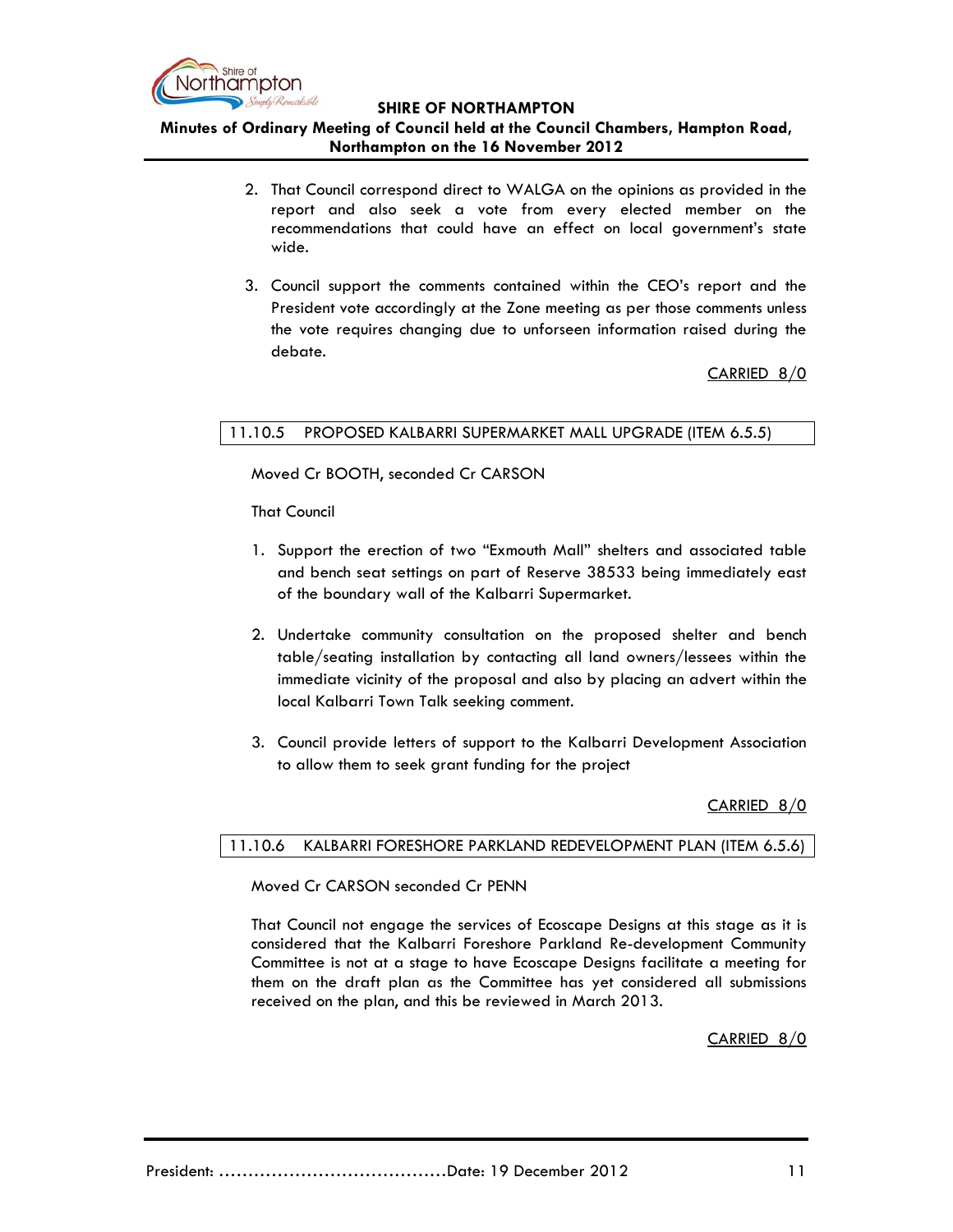

### **Minutes of Ordinary Meeting of Council held at the Council Chambers, Hampton Road, Northampton on the 16 November 2012**

#### AFTERNOON TEA ADJOURNMENT

Council adjourned for afternoon tea at 3.07pm and reconvened at 3.19pm with the following in attendance:

Cr Wilson, Cr Gliddon, Cr Stock Standen, Cr Penn, Cr Booth, Cr Simkin, Cr Carson, Cr Cripps, the Chief Executive Officer, Garry Keeffe.

### **11.11 PRESIDENTS REPORT**

Cr Wilson reported on his attendance to the inaugural meeting of the Northampton 150<sup>th</sup> Anniversary Community Committee.

### **11.12 COUNCILLORS REPORT**

### 11.12.1 CR PENN

Since the last Council meeting Cr Penn reported on her attendance to meetings of the Kalbarri Visitors Centre.

### 11.12.2 CR STOCK-STANDEN

Since the last Council meeting Cr Stock-Standen reported on her attendance to:

- Northampton 150<sup>th</sup> Anniversary Community Committee meeting,
- Kalbarri Foreshore Parkland Redevelopment Community Committee meeting.

### 11.12.3 CR BOOTH

Since the last Council meeting Cr Booth reported on her attendance to:

- Mid West Health Services community workshop. Basically the workshop raised issues on current health services and those needed in the Kalbarri community.
- Kalbarri Sport & Recreation Club meeting. Hon Grant Woodhams and Shane Love were also in attendance and the community's wish for a multi purpose indoor facility was raised with them.
- Kalbarri Foreshore Parkland Redevelopment Community Committee meeting.

#### 11.12.4CR GLIDDON

Since the last Council meeting Cr Booth reported on her attendance to: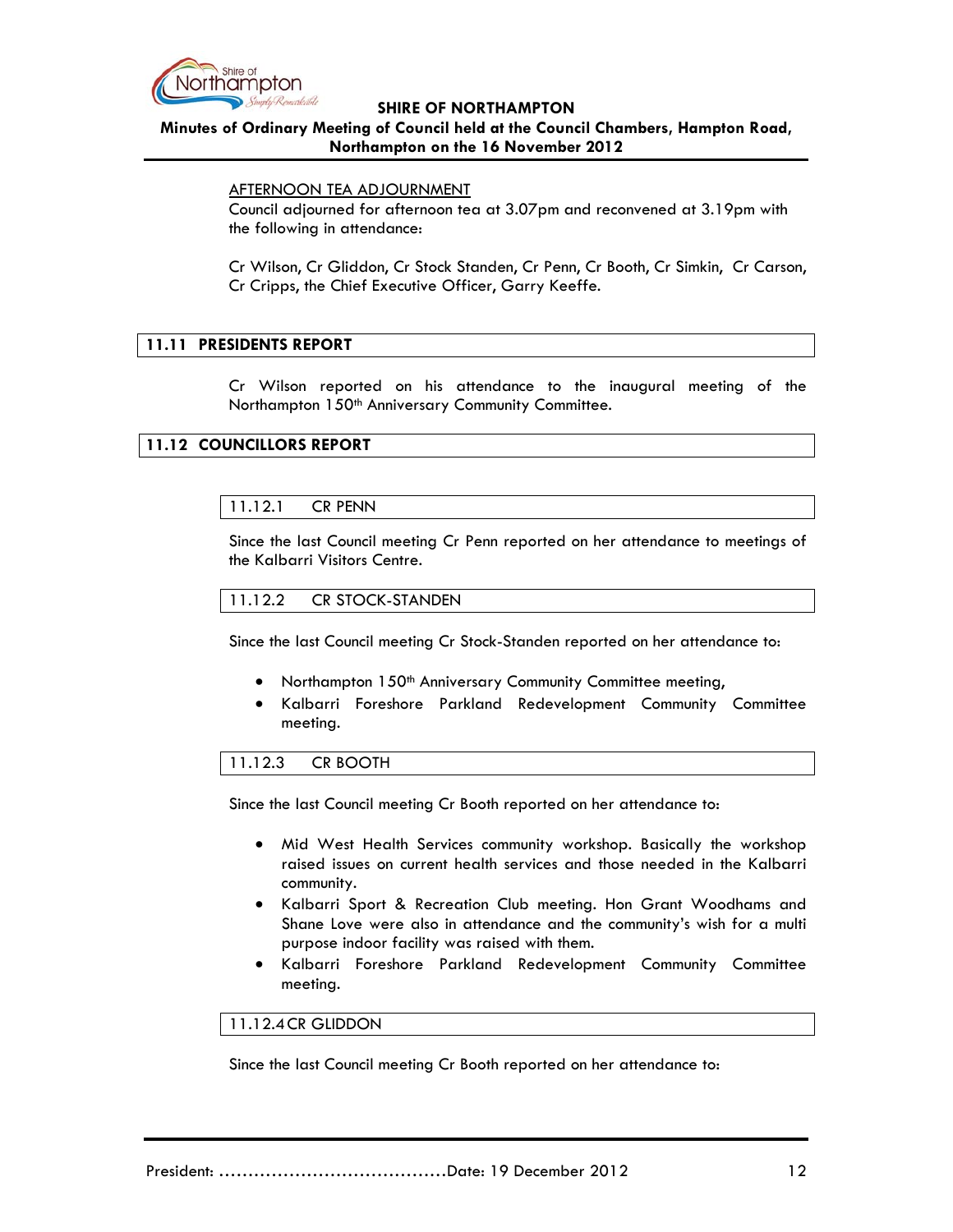

**Minutes of Ordinary Meeting of Council held at the Council Chambers, Hampton Road, Northampton on the 16 November 2012**

- Kalbarri Maritime Advisory Committee Meeting. The meeting considered the possibility of extending the dredging up river by using a local contractor however no firm decision made yet.
- DOT are unable to fund this as not within the mooring zone therefore grant funding is to be investigated.
- Mid West Health Services community workshop.
- Information session with Hon Grant Woodhams and Mr Shane Love, discussed tourism generally, mention made of "Fish Attraction Devices" for the attraction of large game fish to the area.
- NACC Workshop based on estuary condition and will be held in various centres down the west coast. Overall the Murchison River estuary is in a healthy state although there are some unknown weeds appearing in some areas that the DEC will be investigating.
- Kalbarri Brenda awards.

### **11.13 INFORMATION BULLETIN**

#### Noted.

### **11.14 NEW ITEMS OF BUSINESS**

### 11.14.1 CR BOOTH

Raised concern on boat jinkers in the northern boat/trailer parking area and requested if the owners be approached to relocate them to the industrial area as are unsightly.

Moved Cr BOOTH, seconded Cr SIMKIN

That the owners of the boat jinkers and the bus chassis holding a yacht, located on the northern boat trailer parking area be required to remove them to the industrial area and if they ignore Councils request then Management pursue their removal through legal means.

CARRIED 8/0

### 11.14.2 CR STOCK-STANDEN

Expressed concern that vehicles and caravans are parking on Grey Street, Kalbarri, on the west side of the island at the Kalbarri IGA causing traffic congestions.

Moved Cr STOCK-STANDEN, seconded Cr BOOTH

That the Manager for Works and Technical Services inspect the area and determine if "no stopping" or other similar traffic control devises can be placed in the area of concern to eliminate parking.

CARRIED 8/0